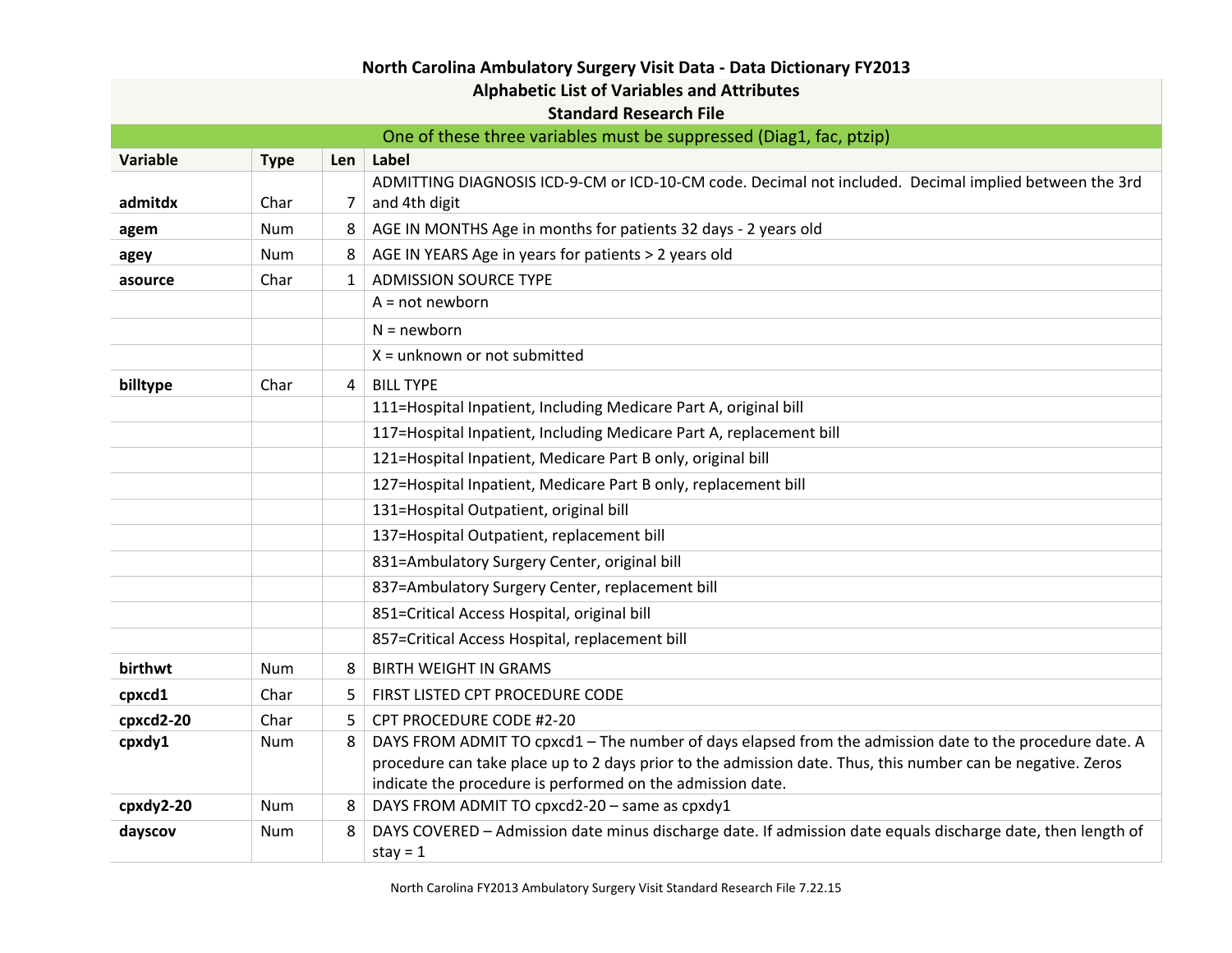|              |      |                 | FIRST LISTED DIAGNOSIS CODE #1 - ICD-9-CM code or ICD-10-CM. Decimal not included. Decimal implied        |
|--------------|------|-----------------|-----------------------------------------------------------------------------------------------------------|
| diag1        | Char | 7               | between the 3rd and 4th digit.                                                                            |
| diag2-diag25 | Char | $\prime$        | DIAGNOSIS CODE #2-25 (same as Diag1)                                                                      |
| erflag       | Num  | 8               | PRESENCE OF ER REV CODE (045x)= 1 - Patient admitted from ED to inpatient, Truven Derived Variable        |
| ethnicity    | Char | $\mathbf{2}$    | ETHNICITY - 1=Non-Hispanic, 2=Hispanic                                                                    |
| fac          | Char | 11 <sup>1</sup> | FACILITY ID Hospital identification number                                                                |
| fyear        | Char | 6               | FISCAL YEAR Four digit fiscal year                                                                        |
| orflag       | Num  | 8               | PRESENCE OF OR REV CODE (036x)= 1 - Indication of operating room use during stay, Truven Derived Variable |
| payer1       | Char | $\overline{2}$  | PRIMARY PAYER CODE -State-specific payer code                                                             |
|              |      |                 | 09=Self Pay (historical P)                                                                                |
|              |      |                 | 10=Central Certification (historical F)                                                                   |
|              |      |                 | 11=Other Non-Federal Program (historical X)                                                               |
|              |      |                 | 12=Preferred Provider Organization (PPO) (historical Z)                                                   |
|              |      |                 | 13=Point of Service (POS) (historical Y)                                                                  |
|              |      |                 | 14=Exclusive Provider Organization (EPO) (historical J)                                                   |
|              |      |                 | 15=Indemnity Insurance (Historical L)                                                                     |
|              |      |                 | 16=Health Maintenance Organization (HMO) Medicare Risk (Historical K)                                     |
|              |      |                 | (A/AM=historical automobile medical)                                                                      |
|              |      |                 | BL=Blue Cross & Blue Shield (historical B)                                                                |
|              |      |                 | CH=Champus (historical C)                                                                                 |
|              |      |                 | CI=Commercial Insurance (historical I)                                                                    |
|              |      |                 | DS=Disability (historical G)                                                                              |
|              |      |                 | HM=Health Maintenance Organization (HMO) (historical H)                                                   |
|              |      |                 | LI=Liability (historical Q)                                                                               |
|              |      |                 | LM=Liability Medical (historical R)                                                                       |
|              |      |                 | MA=Medicare Part A (historical M)                                                                         |
|              |      |                 | MB=Medicare Part B (historical T)                                                                         |
|              |      |                 | MC=Medicaid (historical D)                                                                                |
|              |      |                 | (N=historical other government)                                                                           |
|              |      |                 | OF=Other federal program (historical V)                                                                   |
|              |      |                 | (S=historical self insured)                                                                               |
|              |      |                 | TV=Title V (historical 1)                                                                                 |

North Carolina FY2013 Ambulatory Surgery Visit Standard Research File 7.22.15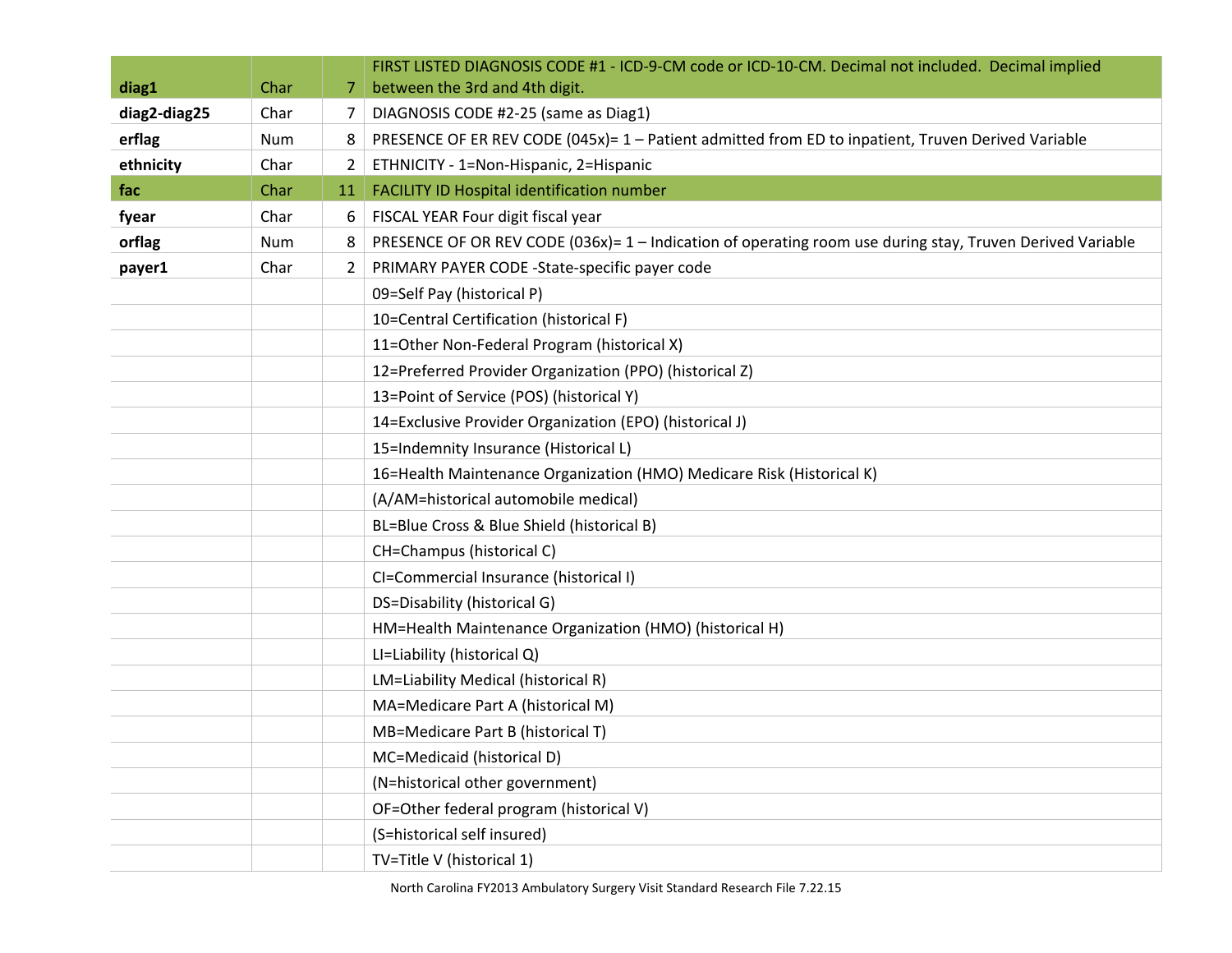|           |            |              | VA=Veteran Administration Plan (historical 2)                                                           |
|-----------|------------|--------------|---------------------------------------------------------------------------------------------------------|
|           |            |              | WC=Workers Compensation Health Claim (historical W)                                                     |
|           |            |              | ZZ=Mutually defined unknown (historical U)                                                              |
| payer2-3  | Char       | $\mathbf{2}$ | PAYER CODE 2-3 - secondary payer sources, same as payer1                                                |
| paysub1-3 | Char       | 4            | PAYER SUBCLASS 1-3 Payer sub-classification code                                                        |
| ptcnty    | Char       | 3            | PATIENT COUNTY - 3 digit FIPS COUNTY CODE                                                               |
| ptstate   | Char       | $\mathbf{2}$ | <b>PATIENT STATE - State Abbreviation</b>                                                               |
| ptzip     | Char       | 5.           | 5 DIGIT PATIENT ZIP CODE                                                                                |
| race      | Char       | $\mathbf{1}$ | <b>RACE</b>                                                                                             |
|           |            |              | 1=American Indian (historical 1)                                                                        |
|           |            |              | 2=Asian (historical 2)                                                                                  |
|           |            |              | 3=Black or African-American (historical 3)                                                              |
|           |            |              | 4=Native Hawaiian or Pacific Islander (historical 2)                                                    |
|           |            |              | 5=Caucasian (historical 4)                                                                              |
|           |            |              | 6=Other race                                                                                            |
|           |            |              | 9=Patient declined or unavailable                                                                       |
| revchg1   | Num        | 8            | ROUTINE CHARGES - Routine charges, sum of revenue codes 101,110 - 179                                   |
| revchg2   | Num        | 8            | ICU/CCU CHARGES - ICU / CCU charges, sum of revenue codes 200-219                                       |
| revchg3   | Num        | 8            | SURGERY CHARGES - Surgical charges, sum of revenue codes 360-379,710 - 729                              |
| revchg4   | <b>Num</b> | 8            | LAB CHARGES - Lab and blood charges, sum of revenue codes 300 -319, 390 - 399, 740 - 759                |
| revchg5   | Num        | 8            | PHARMACY CHARGES - Pharmacy charge, sum of revenue codes 250 - 269,630 - 639.                           |
| revchg6   | <b>Num</b> | 8            | RADIOLOGY CHARGES - Radiology charge, sum of revenue codes 280 - 289,320 - 359, 400 - 409               |
| revchg7   | <b>Num</b> | 8            | RESPIRATORY CHARGES - Respiratory charge, sum of revenue codes 410 - 419,460 - 469                      |
| revchg8   | <b>Num</b> | 8            | THERAPY CHARGES - Therapy charge, sum of revenue codes 420 - 449,470 - 479                              |
| revchg9   | Num        | 8            | SUPPLIES CHARGES - Supplies charge, sum of revenue codes 270 - 279, 620 - 629                           |
|           |            |              | OTHER CHARGES - Other charges, sum of revenue codes 70-77; 100;180-189; 220-249; 290-299; 380-389; 450- |
| revchg10  | Num        | 8            | 459; 480-619; 640-669; 700-709; 730-739; 760-769; 790-859; 880-929; 940-949; 960-999                    |
| sex       | Char       |              | SEX F = FEMALE, M= MALE U=UNKNOWN                                                                       |
| source    | Char       | $\mathbf{1}$ | POINT OF ORIGIN (Related to Admission Source Type - asource - A= not newborn, N=newborn)                |
|           |            |              | 1=Non-health care facility point of origin (asource A only)                                             |
|           |            |              | 2=Clinic or physician's office (asource A only)                                                         |
|           |            |              | 4=Transfer from a hospital (different facility) (asource A only)                                        |

North Carolina FY2013 Ambulatory Surgery Visit Standard Research File 7.22.15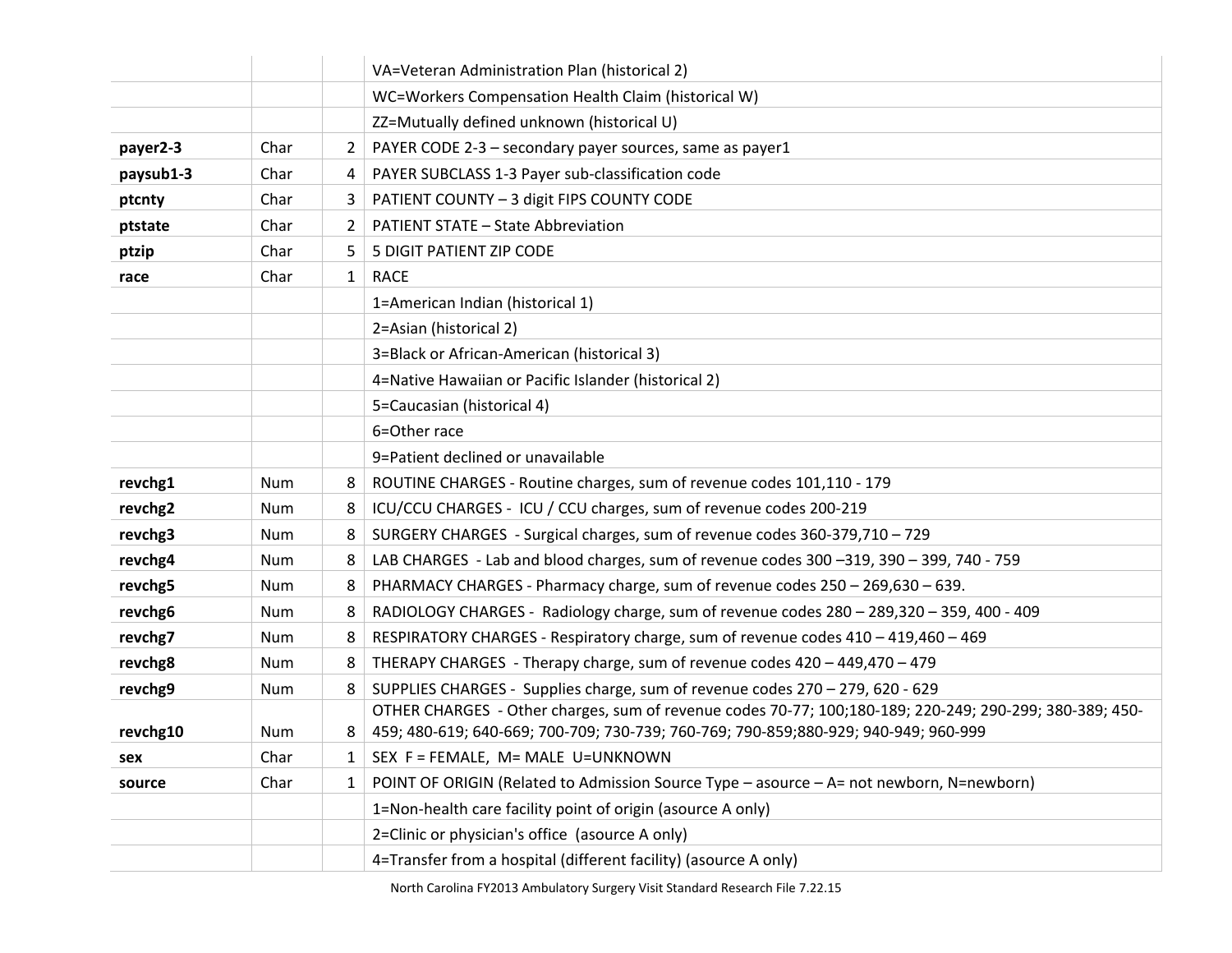|        |      |   | 5=Transfer from a skilled nursing facility (SNF), intermediate care facility (ICF), or assisted living facility (ALF)<br>(asource A only) |
|--------|------|---|-------------------------------------------------------------------------------------------------------------------------------------------|
|        |      |   | 5=Born inside this hospital (asource N only)                                                                                              |
|        |      |   | 6=Transfer from another health care facility (asource A only)                                                                             |
|        |      |   | 6=Born outside this hospital (asource N only)                                                                                             |
|        |      |   | 8=Court/law enforcement (asource A only)                                                                                                  |
|        |      |   | 9=Information not available (asource A only)                                                                                              |
|        |      |   | D=Transfer from one distinct unit of the hospital to another distinct unit of the same hospital resulting in a                            |
|        |      |   | separate claim to the payer (asource A only)                                                                                              |
|        |      |   | E=Transfer from ambulatory surgery center (asource A only)                                                                                |
|        |      |   | F=Transfer from a hospice facility (asource A only)                                                                                       |
| status | Char | 6 | PATIENT DISPOSITION                                                                                                                       |
|        |      |   | 1=Discharged to home or self-care (routine discharge)                                                                                     |
|        |      |   | 2=Discharged/transferred to a short term general hospital for inpatient care                                                              |
|        |      |   | 3=Discharged/Transferred to skilled nursing facility (SNF) with Medicare certification                                                    |
|        |      |   | 4=Discharged/transferred to a facility that provides custodial or supportive care                                                         |
|        |      |   | 5=Discharged/transferred to a designated cancer center or children's hospital                                                             |
|        |      |   | 6=Discharged/Transferred to home under care of organized home health service organization                                                 |
|        |      |   | 7=Left against medical advice or discontinued treatment                                                                                   |
|        |      |   | 9=Admitted as an inpatient to this hospital                                                                                               |
|        |      |   | 20=Expired                                                                                                                                |
|        |      |   | 21=Discharged/Transferred to Court/Law enforcement                                                                                        |
|        |      |   | 30=Still a patient                                                                                                                        |
|        |      |   | 40=Expired at home                                                                                                                        |
|        |      |   | 41=Expired in a medical facility (eg hospital, SNF, ICF or free standing hospice)                                                         |
|        |      |   | 42=Expired, place unknown                                                                                                                 |
|        |      |   | 43=Discharged/transferred to a federal health care facility                                                                               |
|        |      |   | 50=Hospice - home                                                                                                                         |
|        |      |   | 51=Hospice- Medical facility (certified) providing hospice level of care                                                                  |
|        |      |   | 61=Discharged/transferred to a hospital based Medicare approved swing bed                                                                 |
|        |      |   | 62=Discharged/transferred to an inpatient rehabilitation facility (IRF) including rehabilitation distinct part units<br>of a hospital     |
|        |      |   | 63=Discharged/transferred to Medicare Certified long term care hospital LTCH                                                              |